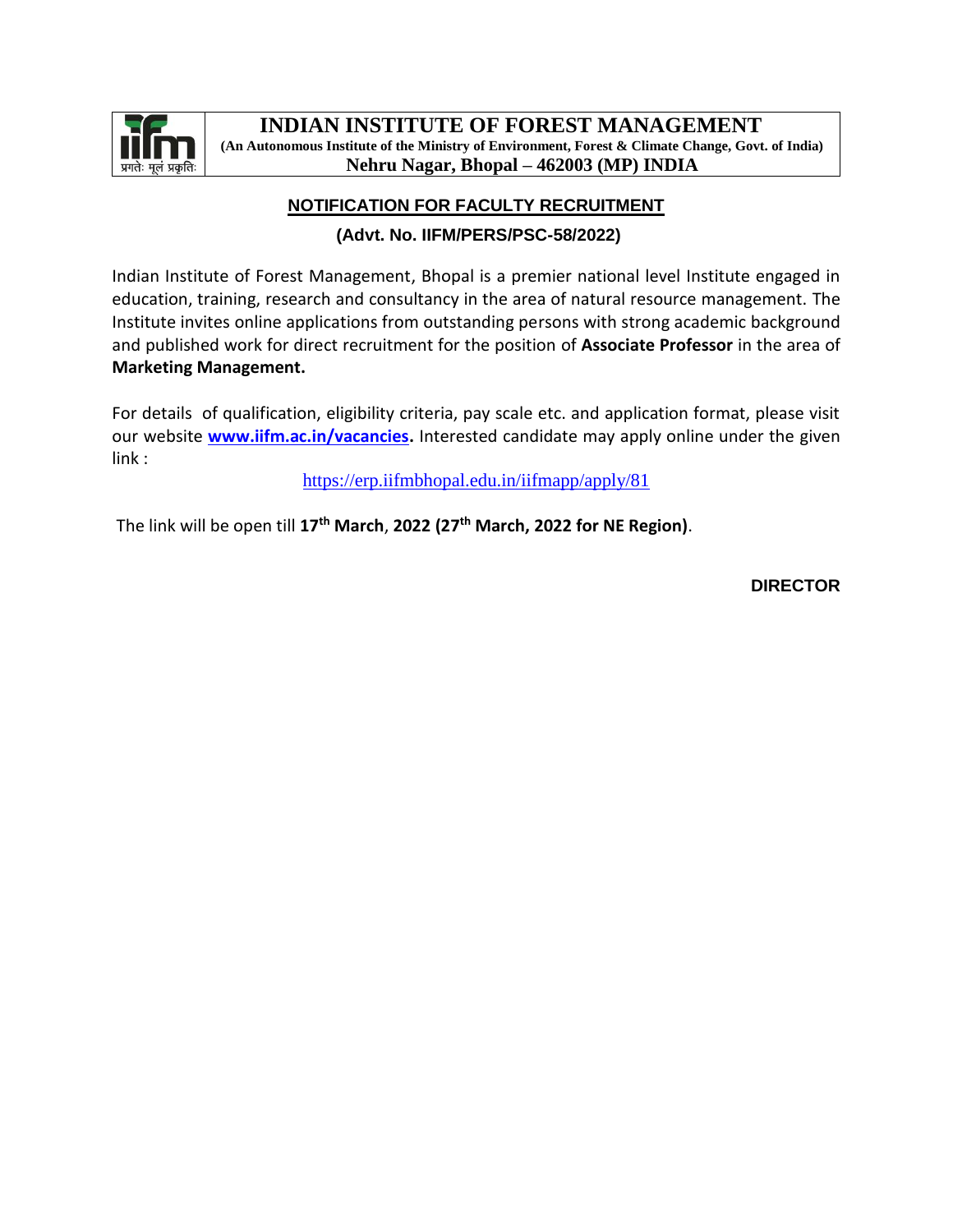

## **NOTIFICATION FOR FACULTY RECRUITMENT**

## **(Advt. No. IIFM/PERS/PSC-58/2022)**

Indian Institute of Forest Management is a premier national level Institute engaged in education, training, research and consultancy in the area of natural resource management. The Institute invites applications from outstanding persons with strong academic background and published work for direct recruitment for the position of **Associate Professor** in the following area: -

| эı.       | <b>Faculty Area</b>         | No. of posts |
|-----------|-----------------------------|--------------|
| <b>L.</b> | <b>Marketing Management</b> |              |

### **Eligibility Criteria**

#### **Qualifications & Experience:**

**(a) Minimum qualification: Should have Ph.D. with first class or equivalent (in terms of grades etc.) at the preceding degree or equivalent** in the appropriate branch with a very good academic record throughout and also a good flair in research endeavors are required for the position.

**In addition, the candidate should have a minimum of six years of Teaching/ Research/Industrial experience, of which at least three years' experience should be at the level of Assistant Professor, Senior Scientific Officer/Senior Design Engineer.**

**(b) Preferred specialization for the position**: Candidates having experience in their broad faculty area and with a focus on management of natural resources namely:

Management with specialization in Basic Marketing/Marketing Research/Green Consumer Behavior/International Marketing (Forestry Products)/Green Marketing/ Rural Marketing.

Should have excellent communication skills in English and familiarity with case method teaching.

**All qualifications must be from UGC recognized University/Deemed University or AICTE approved autonomous Institutions (wherever applicable). The Courses offered by autonomous institutions should be equivalent to the relevant courses approved /recognized by Association of Indian Universities (AIU). Proof of equivalence to 1st Class should be provided in case of all degrees.**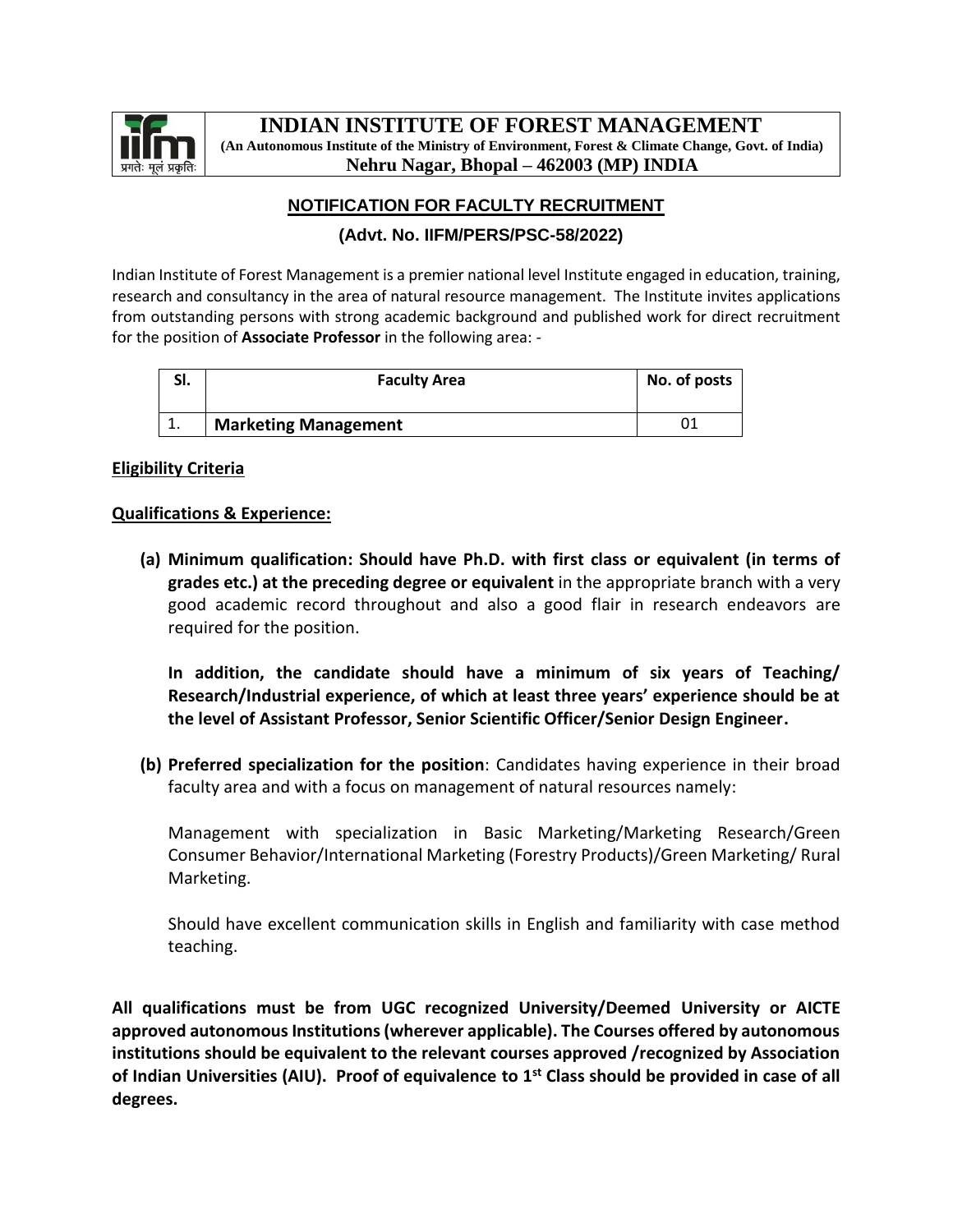#### **Pay Scale/Compensation**:

## **Associate Professor: Pay Level - 13 A2 (as per 7th CPC)**

In addition to the pay in the pay level, the selected candidate will be entitled for: -

- (i) Other allowances, such as Dearness Allowance, House Rent Allowance or Housing facility at the campus (subject to availability), Transport Allowance and superannuation benefits as per Government of India/Institute's rules;
- (ii) Subscription to New Pension Scheme of Govt. of India
- (iii) Leave Travel Concession (LTC) as per Govt. of India rules.
- (iv) Children Education allowance as per Govt. of India Rules.
- (v) Reimbursement of medical expenses of self and dependent family members as per Institute rules and limited telephone reimbursement.
- (vi) Limited Professional Development support as per Institute's rules and norms
- (vii) Faculty Members are allowed to do consulting activities as per Institute's rules, as amended from time to time.

**Expectation from selected candidate:** Selected candidate is expected to teach various long duration educational programmes, conduct short term training programmes and engage in high quality research and publish in leading academic journals. He/she is also expected to contribute to academic administration as per the norms set by the Institute from time to time. Candidates applying for the position should have a good publication record, excellent professional achievements, and demonstrated ability to make their intellectual contribution through teaching, training and published work. Faculty members are responsible for carrying out research, designing and teaching courses, conducting training programmes and consultancy assignments.

**Selection Process**: Irrespective of the position applied for, based on the number and quality of applications received, the Institute shall short-list the candidates for the appropriate faculty position based on the qualifications, experience and other credentials of the candidates, as may be decided by the Institute. Shortlisting criteria may be set higher than the minimum advertised and may set different criteria for different specializations. The Institute also reserves the right to modify the selection process at any point of time.

The Institute reserves the right to fill up or not to fill up the position or to shortlist and select the candidates in the position in the above area. Mere fulfilling of the minimum qualifications and/or experience will not confer any right to the candidates for being called for interview or/and for